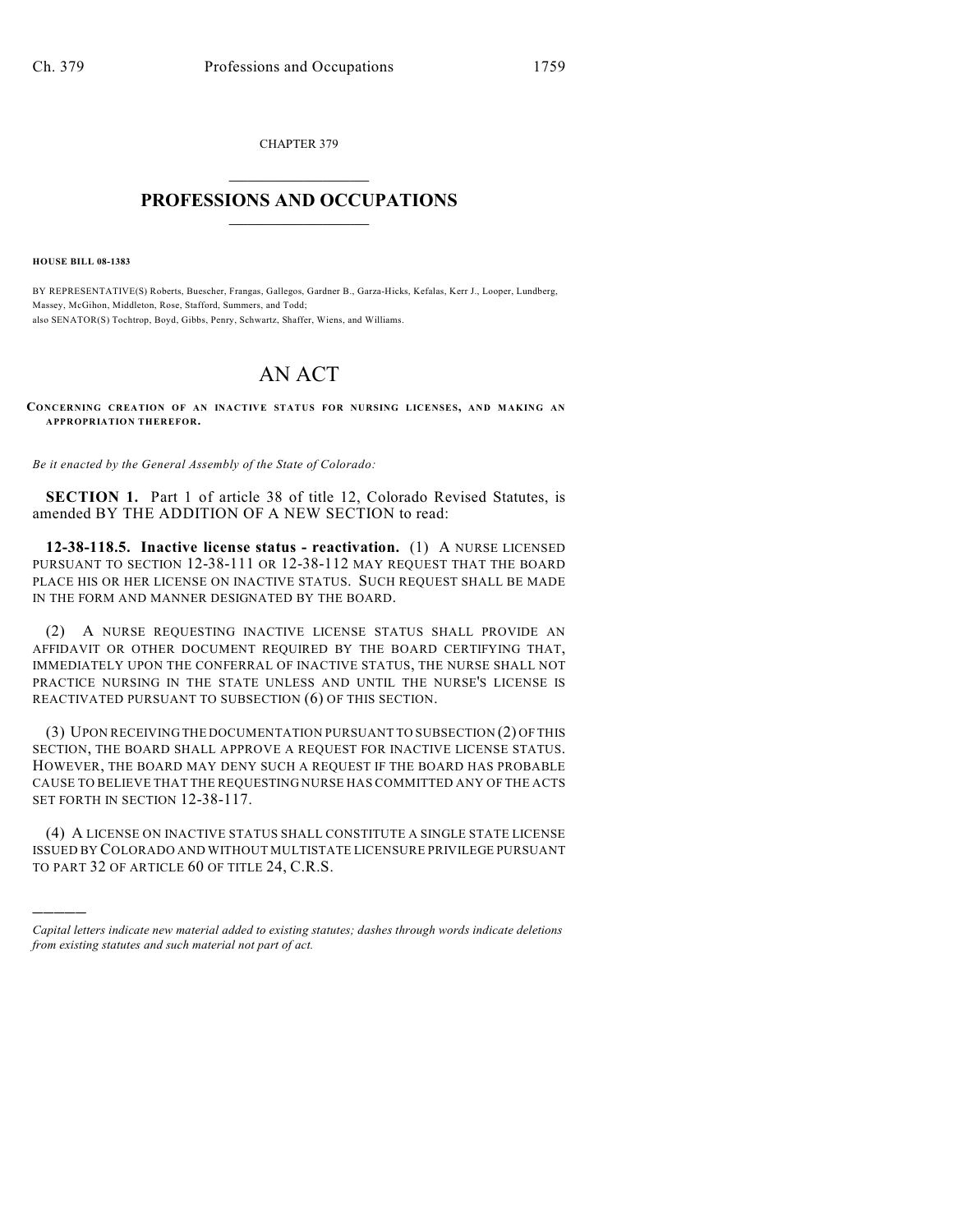(5) A NURSE WITH A LICENSE ON INACTIVE STATUS IS NOT AUTHORIZED TO PRACTICE NURSING IN COLORADO. ANY NURSE PRACTICING NURSING WHILE HIS OR HER LICENSE IS INACTIVE SHALL BE SUBJECT TO DISCIPLINARY ACTION PURSUANT TO SECTION 12-38-116.5 AND CRIMINAL PENALTIES PURSUANT TO SECTION 12-38-123.

(6) (a) A NURSE WITH A LICENSE ON INACTIVE STATUS WHO WISHES TO RESUME THE PRACTICE OF NURSING SHALL FILE AN APPLICATION IN THE FORM AND MANNER DESIGNATED BY THE BOARD AND PAY THE LICENSE REACTIVATION FEES ESTABLISHED PURSUANT TO SECTION 12-38-108. THE BOARD SHALL REACTIVATE SUCH LICENSE UNLESS PARAGRAPH (b) OF THIS SUBSECTION (6) APPLIES.

(b) THE BOARD SHALL DENY AN APPLICATION FOR REACTIVATION OF AN INACTIVE LICENSE:

(I) PURSUANT TO SECTION 12-38-118; OR

(II) IF THE BOARD DETERMINES THAT THE NURSE REQUESTING REACTIVATION HAS NOT ACTIVELY PRACTICED NURSING IN ANOTHER STATE FOR THE TWO-YEAR PERIOD IMMEDIATELY PRECEDING THE FILING OF THE REQUEST FOR REACTIVATION OR HAS NOT OTHERWISE DEMONSTRATED CONTINUED COMPETENCY TO RETURN TO THE ACTIVE PRACTICE OF NURSING IN A MANNER APPROVED BY THE BOARD.

**SECTION 2.** 12-38-117 (1) (x), Colorado Revised Statutes, is amended to read:

**12-38-117. Grounds for discipline.** (1) "Grounds for discipline", as used in this article, means any action by any person who:

(x) Practices as a practical or professional nurse during a period when the person's license has been suspended, or revoked, OR PLACED ON INACTIVE STATUS PURSUANT TO SECTION 12-38-118.5; OR

**SECTION 3.** 12-38-118 (1), Colorado Revised Statutes, is amended to read:

**12-38-118. Withholding or denial of license - hearing.** (1) The board is empowered to determine summarily whether an applicant for a license or a temporary license to practice as a nurse possesses the qualifications required by this article or whether there is probable cause to believe that an applicant has done any of the acts set forth in section 12-38-117 as grounds for discipline. As used in this section, "applicant" INCLUDES A NURSE SEEKING REINSTATEMENT OR REACTIVATION OF A LICENSE PURSUANT TO SECTION 12-38-118.5, BUT does not include a renewal applicant.

**SECTION 4.** 12-38-108 (1) (b) (I), Colorado Revised Statutes, is amended to read:

**12-38-108. Powers and duties of the board.** (1) The board has the following powers and duties:

(b) (I) To examine, license, REACTIVATE, and renew licenses of qualified applicants and to grant to such applicants temporary licenses and permits to engage